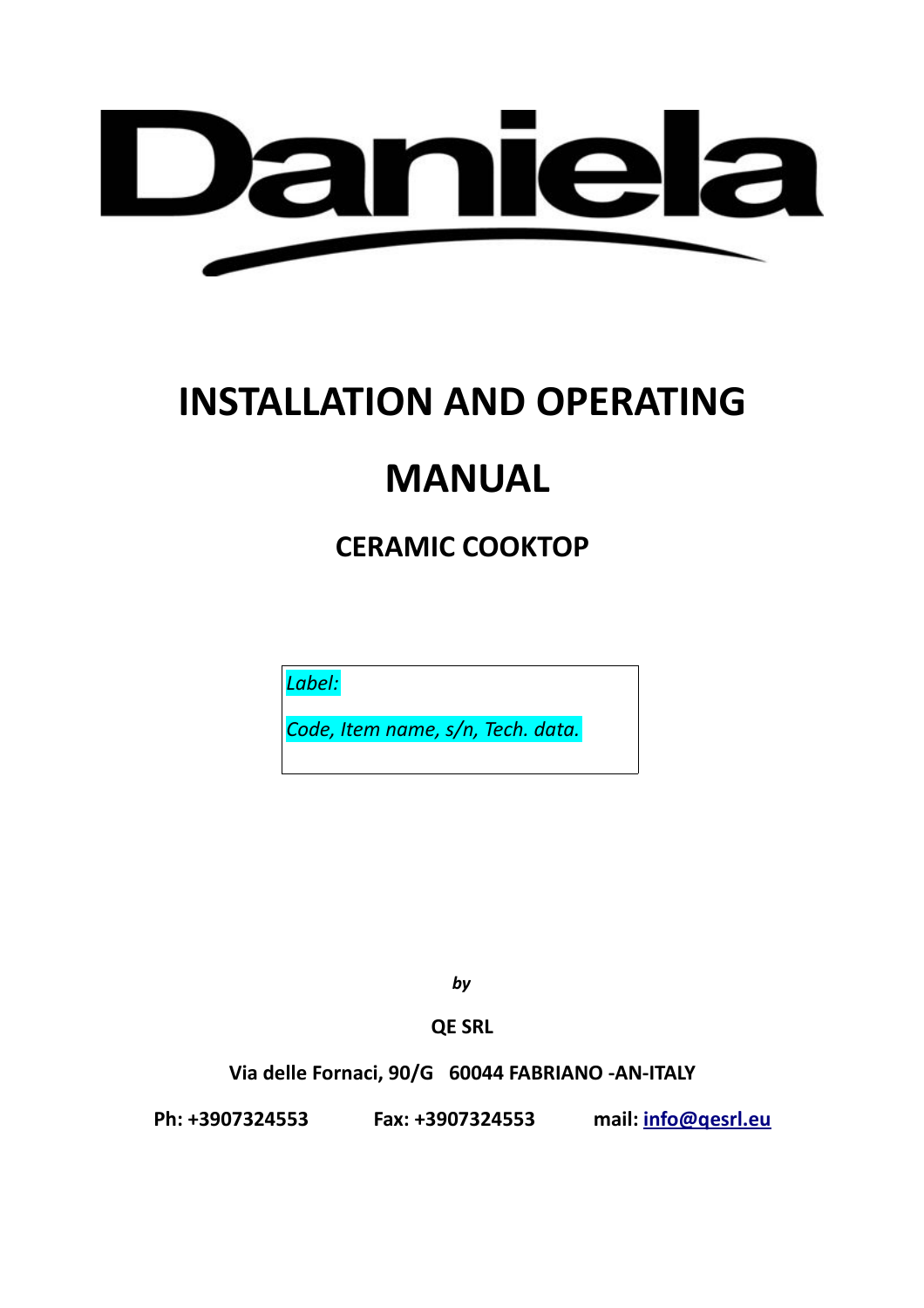## **To our clients**

- **Congratulation on purchasing a ceramic cooktop.**
- **Do not use this appliance for the first time without having read these instructions entirely.**
- $\checkmark$  Keep this manual carefully in order to consult it subsequently, or to let it use to someone **else**
- **You can cook food directly on the pyroceram or with specific pots and pans such as a classic cooking top.**
- **This unit was built for cooking vegetables, meat, fish, or other similar foods. It is not suitable for other purposes of use.**

## **SAFETY AND WARNING REGULATIONS**

Read up on security products and appliances in general. However, we want to let you know the following safety

- Connect the appliance only to the normal power supply network. The voltage and frequency must match up to the information given on its tag.
- \* To prevent accidents never use the same socket for more appliances at the same time.
- Be careful during the cooking to keep enough distance and not touch the hot surface to avoid burning.
- Never attempt to repair the equipment. Contact your nearest service center and use only original accessories otherwise you'll lose the security right.
- \* The appliance and its accessible parts become hot during use. Care should be taken to avoid touching heating elements.
- Accessible parts may become hot during use. Young children should be kept away.
- If the surface is cracked, switch off the appliance to avoid the possibility of electric shock.
- Unattended cooking on a hob with fat or oil can be dangerous and may result in fire. NEVER try to extinguish a fire with water, but switch off the appliance and then cover flame e.g. with a lid or a fire blanket.
- **\*** Danger of fire: do not store items on the cooking surfaces.
- Don't use a steam cleaner.
- **\*** The appliance is not intended to be operated by means of an external timer or separate remote control system.
- Children less than 8 years of age shall be kept away unless continuously supervised.

*This appliance can be used by children aged from 8 years and above and persons with reduced physical, sensory or mental capabilities or lack of experience and knowledge if they have been given supervision or istruction concerning use of the appliance in a safe way and understand the hazard involved. Children shall not play with the appliance. Cleaning and user maintenance shallnot be made by children without supervision .*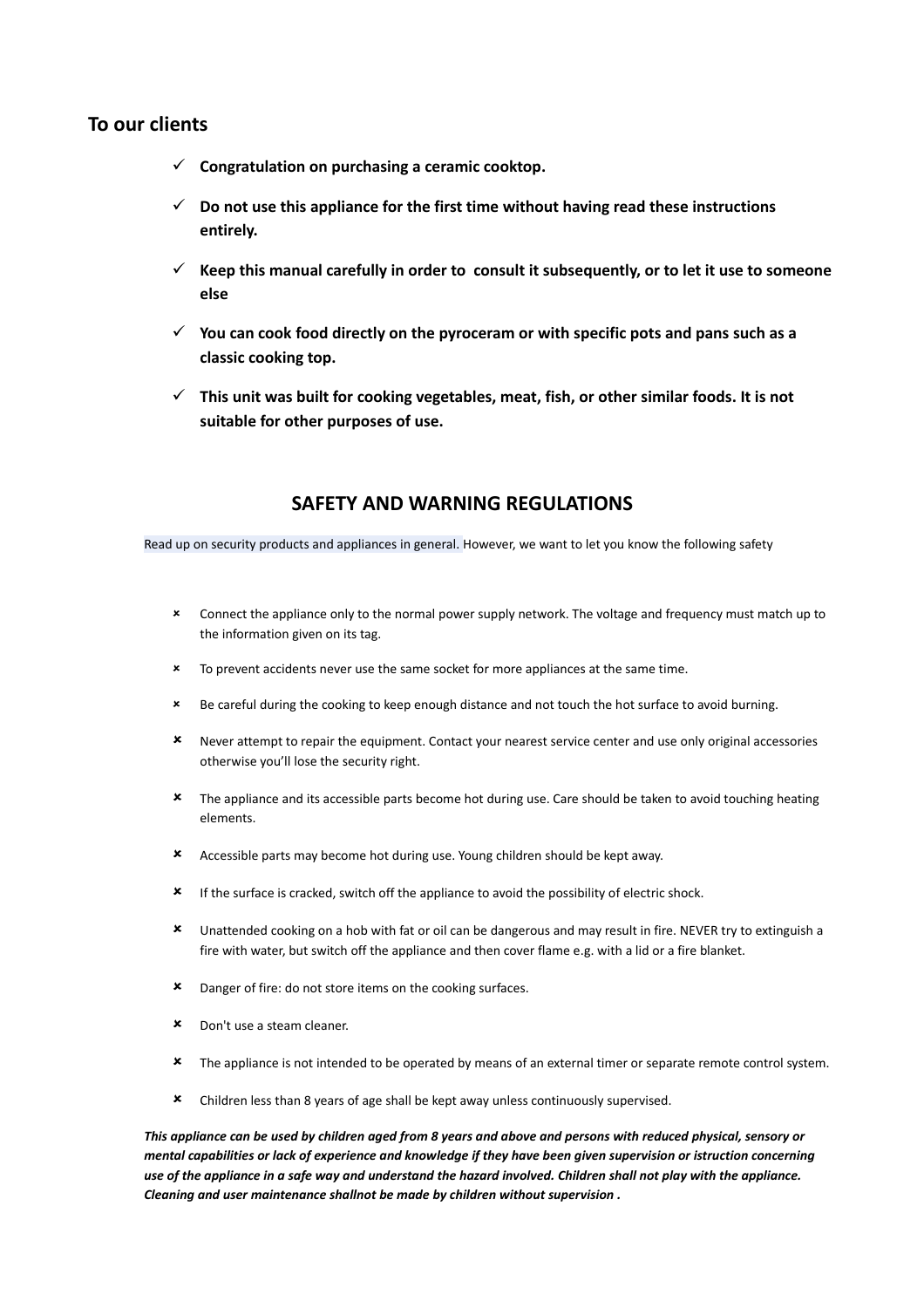## **INSTALLATION INSTRUCTIONS**

## **For the installer**

- **Read the following instructions before installation.**
- **Implement the appliance according to the laws and standards.**
- **Incorrect installation can cause damage to person, animals or things.**
- **Dispose packaging according to the rules for recycling.**

## **PLACEMENT**

- **The supporting surface must be perfectly flat and heat-resistant material at a temperature of 100° C.**
- **If the part under the appliance is accessible is required to mount a separator panel ( represented by the letter "C").**
- **If you want to install the appliance on an oven, it must be fitted with a forced ventilation (fan oven).**
- **If you want to install the appliance on a dishwasher, you interpose a separator panel sealed between the two devices (represented by letter "C").**
- **All furniture located next to that the work plan should be at least 600mm away from the appliance itself.**
- **Always remember that good ventilation can prevent overheating of the areas around the appliance as shown below.**



**1. The cabinet must have the following measures:**

**900mmx510mm hole 885mmx495mm**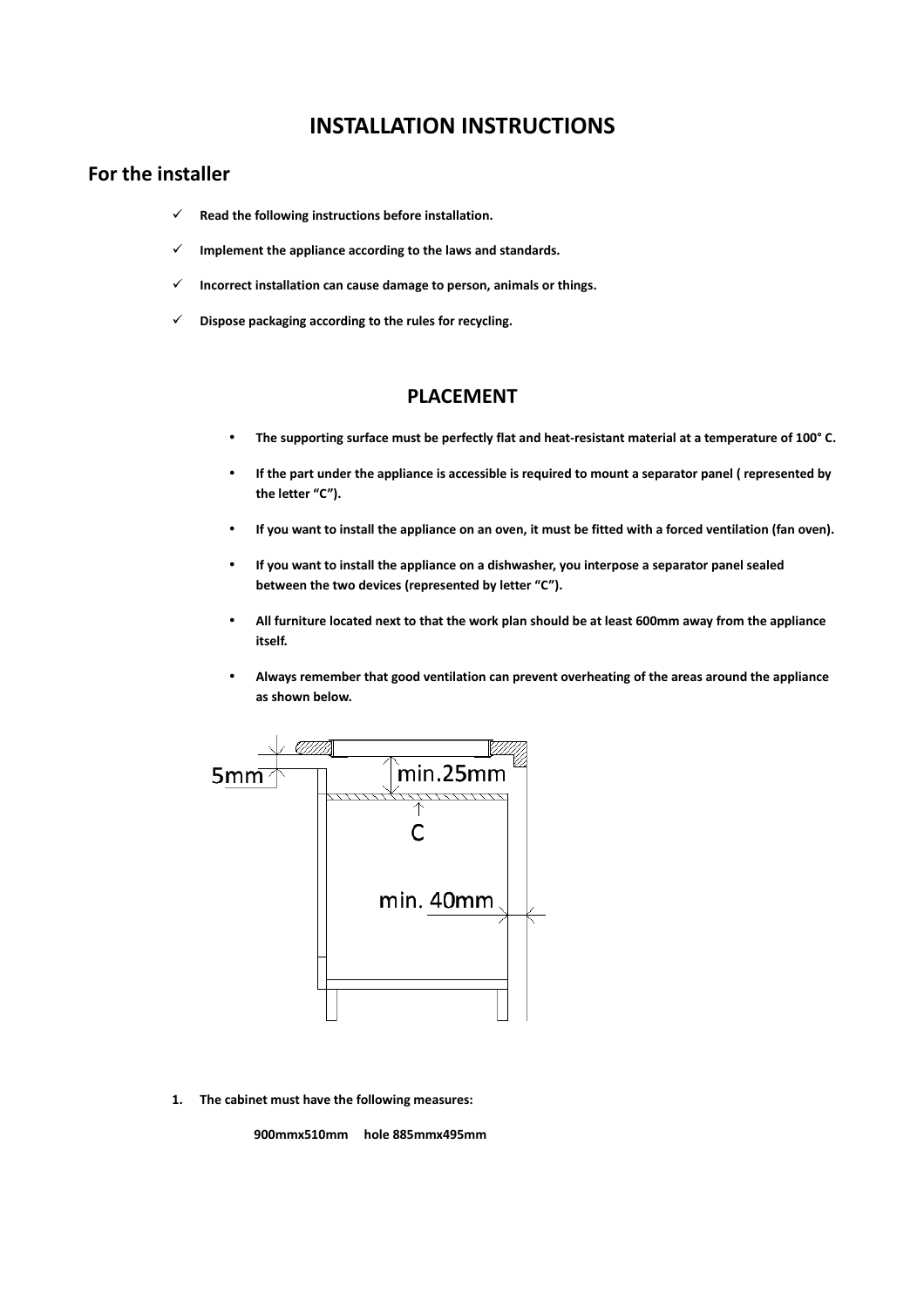- **2. Prepare sealant (in the packaging box) along the entire perimeter of the plan, represented in the key with letter "A".**
- **3. Plug the appliance in the collection.**
- **4. Secure the appliance to the work by 4 brackets (in the packaging box), shown in the diagram with the letter "B".**



**Any deformities caused by incorrect installation could affect the performance of the appliance.**

## **ELETTRICAL CONNECTION**

**The electrical connection for the hob and that of another appliance (oven , refrigerator, dishwasher, etc…) should be connected separately for both security reasons and for any subsequent maintenance or whatever.**

**At the bottom the appliance has terminal for connecting to different types of power supply.**

**The appliance has a cord already connected and ready for connection of single phase.**

| Voltage (V)  | Frequency (Hz) | Wire connection |   |
|--------------|----------------|-----------------|---|
|              |                |                 |   |
| 220-240V 1+N | 50-60Hz        | Yellow/green    |   |
| 230-240V 1+N | 50-60Hz        | blu             | N |
|              |                | brown           |   |
|              |                |                 |   |

#### **CABLE CONNECTION TI THE POWER SUPPLY**

- **If the appliance is directly connected to the mains must be placed between the device and the network switch with a minimum opening of 3 mm. This switch should be easily accessible after installation.**
- **The outlet must be grounded and complies with applicable laws.**
- **The socket is able to withstand both the maximum power that the voltage of the appliance (as shown on the label).**
- **The socket is compatible with the plug of the appliance, possibly replace the socket or the plug but never use extensions or multiple.**
- **The cable must not be bent or compressed**

**THE COMPANY DISCLAIMS ALL RESPONSIBILITY ' IF THESE REGULATIONS ARE NOT RESPECTED.**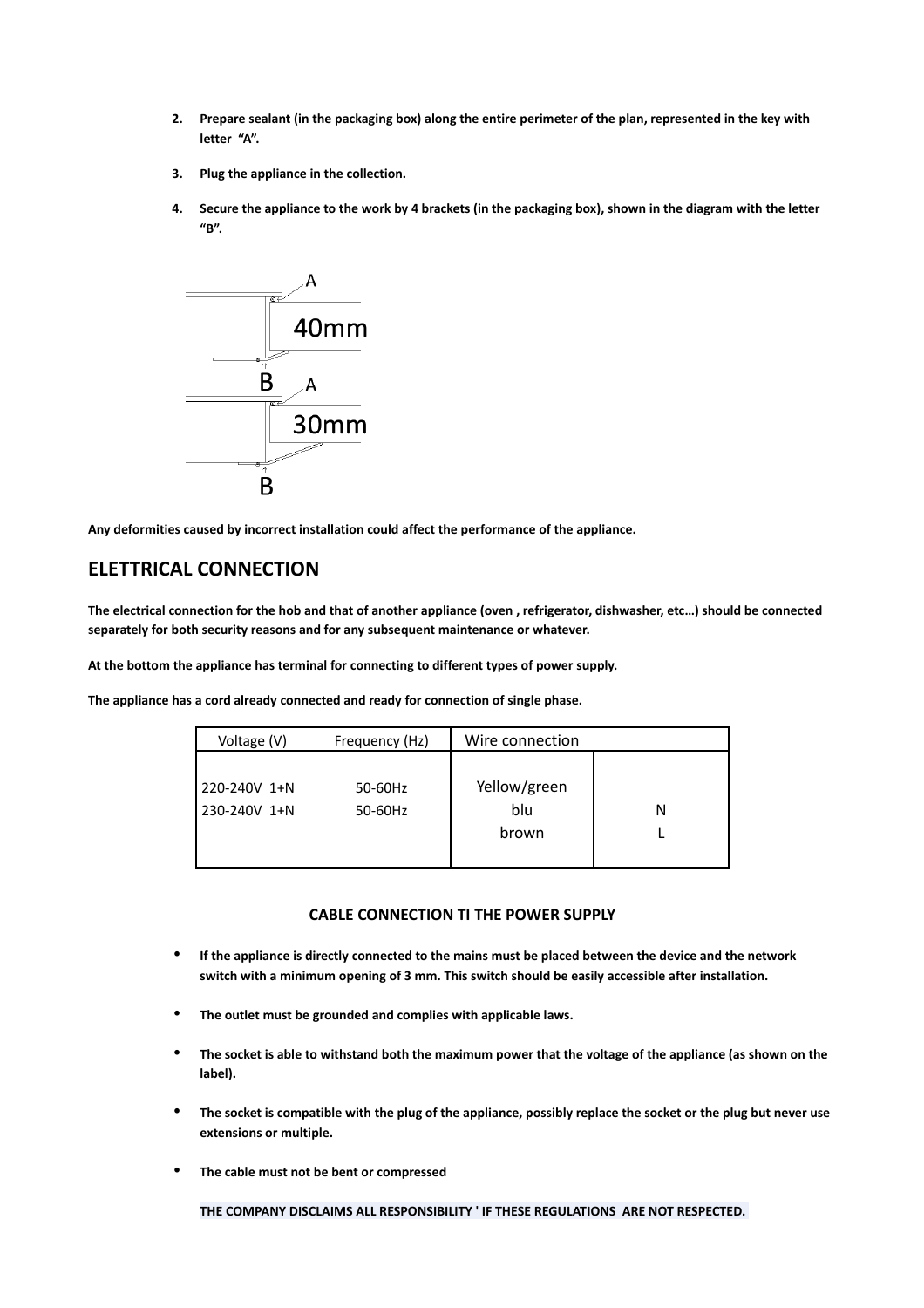#### **FIRST USE KNOB**

- Verify that the cooking top is perfectly intact
- Clean the hob with a mild detergent, using a non-abrasive sponge and dry.
- Dry the pyroceram hob.
- Select the desired plate
- Rotate the knob clockwise
- Adjust with the knob the value required between 1 and "MAX" but in the case of a double zone plates rotate to enable them to "EXT"

#### **RESIDUAL HEAT INDICATORS**

Each cooktop is fitted with residual heat indicator lights (knob) or symbol H (touch) which come on as soon as the elements begin to heat and stay on after the element has been switched off and the element has cooled to below 60°C.

#### **CHARACTERISTICS OF PYROCERAM**

- **It is very solid**, more than glass to which it looks like. Attention, however, do not load with excessive weight and avoid collisions with metal objects.
- **Resistant to heat and cold** as the most violent temperature range. Also the accidental fall of cold water on the hot surface causes no damage.
- **It is pleasant and easy to clean**

#### **USE OF PYROCERAMIC**

- With each use, verify that the bottom of dishes and cooking area are clean and dry.
- The rubbing of pots and pans on the ceramic plate with time can damage the surface.
- The cleaning of fruits and vegetables directly on the hob, provoke deposits that may cause scratches.
- Avoid that sugar solutions involuntarily pour because they are particularly harmful.
- Do not leave on the ceramic plate containers, especially plastic and aluminium that could melt upon contact with the warming up part.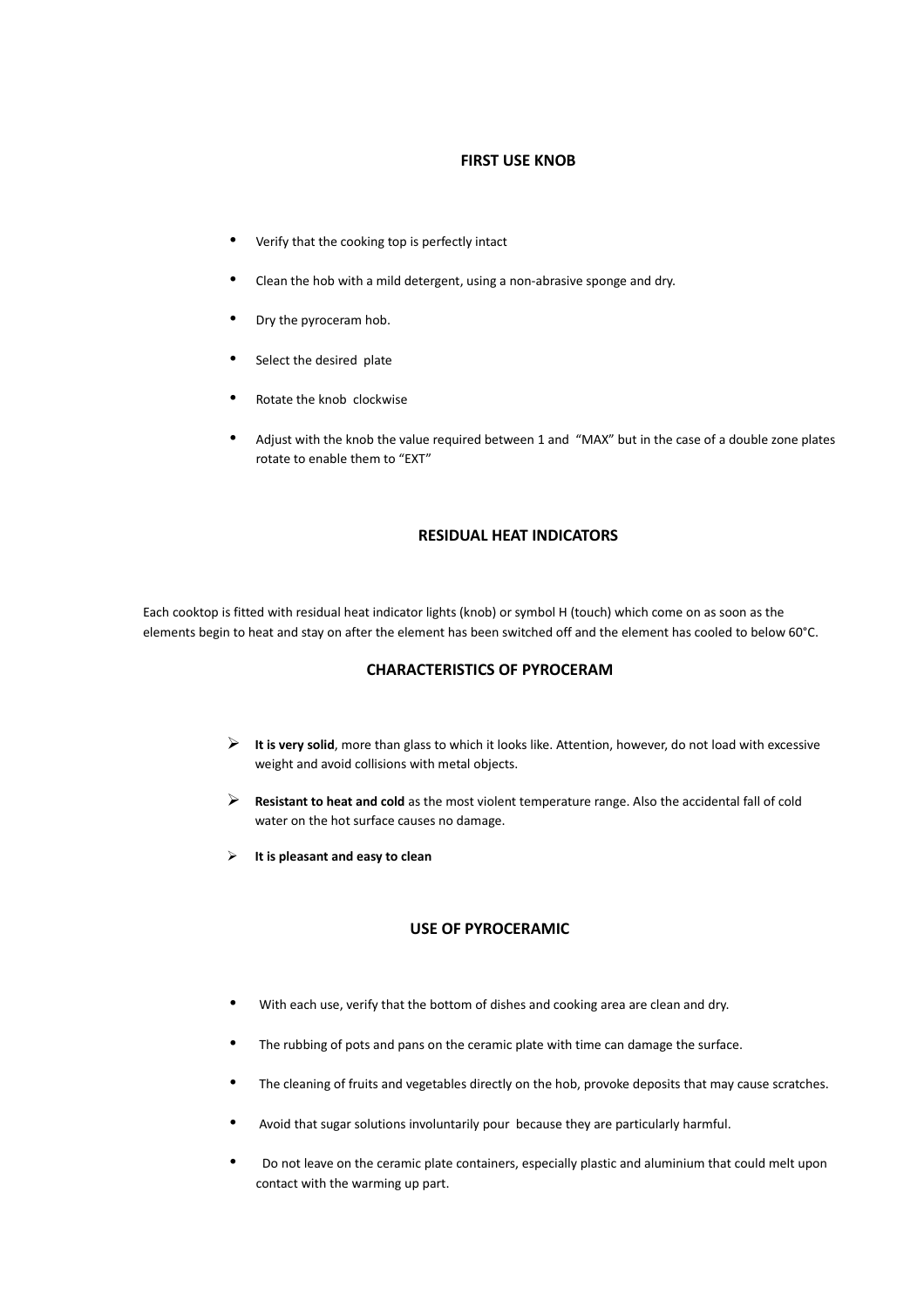#### **CLEANING PYROCERAMIC PROCESS**

- Ι. **All stains and deposits on the surface of the glass must be cleaned cold, except for the storage of sugar which must be removed when the hob is still warm (be careful not burns).**
- ΙΙ.Use only products conceived for pyroceramic cooking top.
- ΙΙΙ.If the application is light use a dry cloth.
- Ις.**If the deposit is abundant** clean with a sponge and soapy water, then rinse and dry.
- ς.**If the spot is resistant**, clean it with a sponge on the side of " fiber saves nails "and non-abrasive, using a specific product for pyroceramic.
- ςΙ.**After each cleaning**, apply a specific product for pyroceramic, which will prevent the formation of new spots.
- ςΙΙ.**In case of residue exceptionally hard to remove**, place a damp blotting paper over the residue of the surface when it is still warm and wait for the steam soften it. After cleaning with a damp cloth and with a scraper, then lather, rinse and dry.
- ςΙΙΙ.**Do not use corrosive detergent and / or silicone.**

ΙΞ.**Do not use sprays to clean the oven.**

Ξ.*D***o not use sponges particularly abrasive.**

#### **CLEANING SCRAPER FOR GLASS CERAMIC COOKING SURFACES**

- a. Remove any burn-on deposits or spilled food from your ceramic cooktop surface with a suitable scraper
- b. Scratches may occur as a result from daily use. This will however not affect your cooking result.
- c. Take care when using the scraper-danger of injures-.
- d. Keep out of reach of children!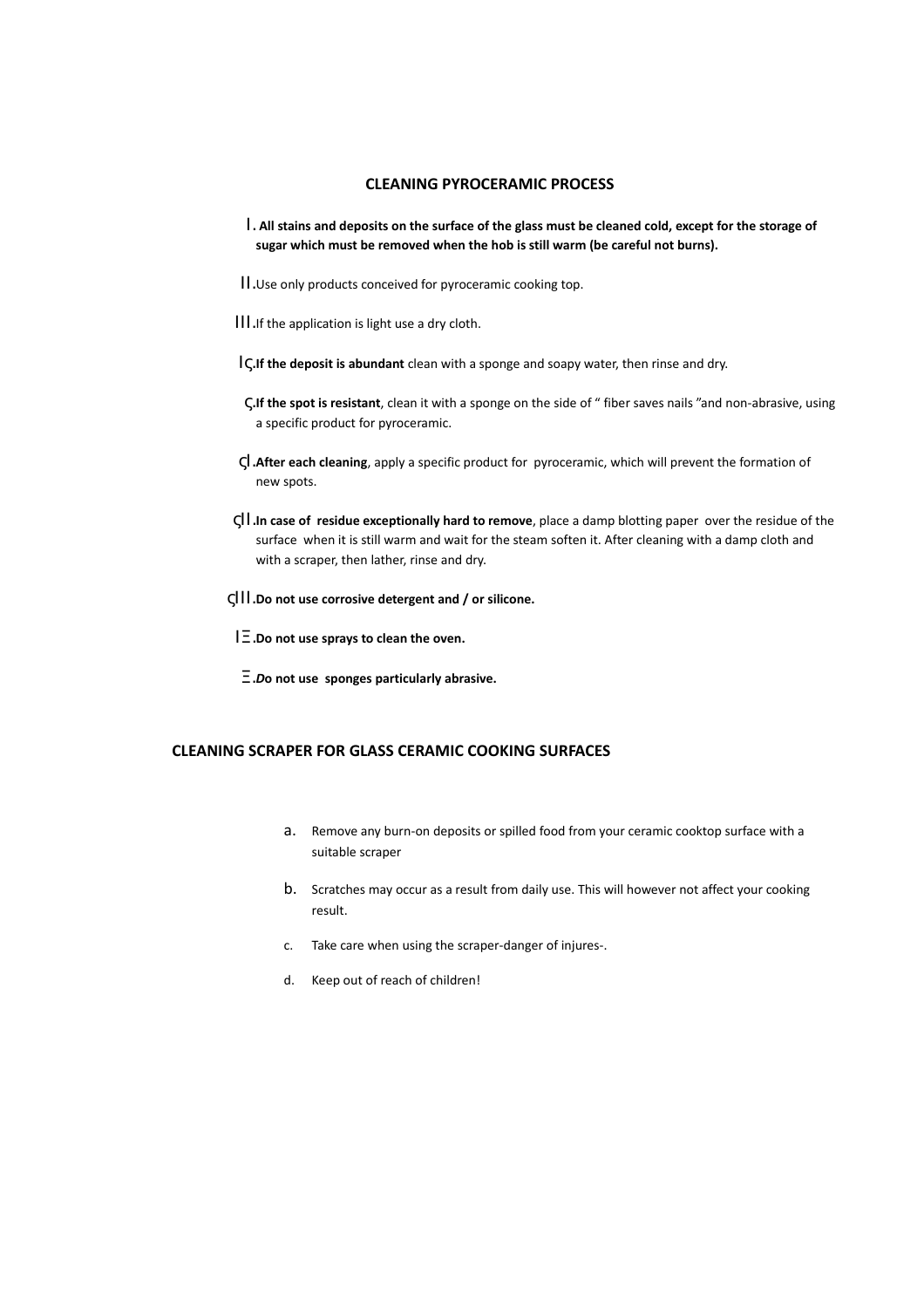

#### **INFLUENCE OF THE PAN**

The condition of the pan, especially the bottoms, greatly affects the speed and economy of the cooking process.

- Pans should be equal to or just larger than the hot plate diameter.
- Pans must have flat, thick, solid bottoms.



*It is worth investing in good quality cookware*

#### **DISPOSAL OF PACKAGING**

The disposal of packaging must be done by dividing the different types of material (cardboard, plastics, etc. ...) and placed them in special containers in order to be able to recycle.